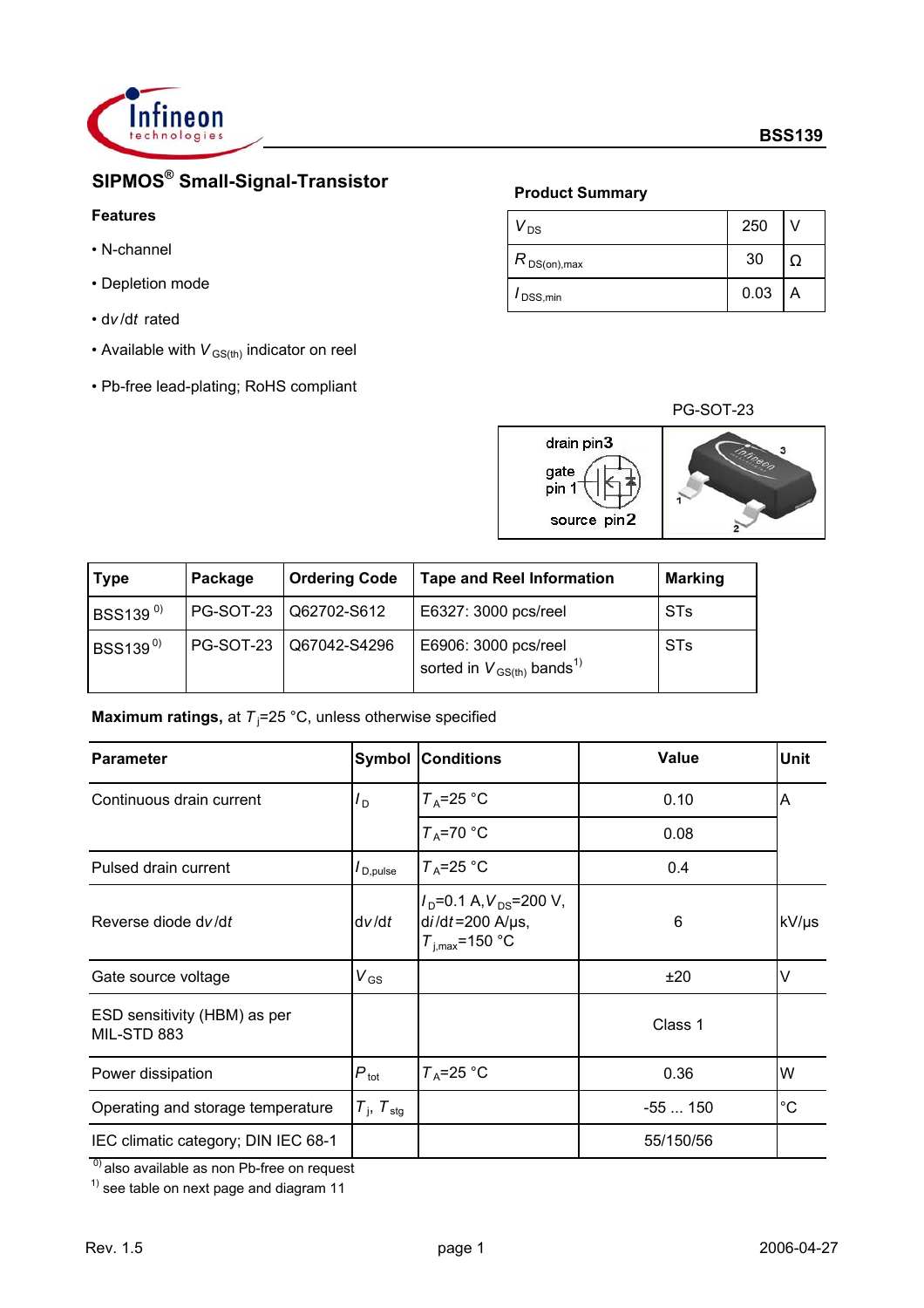

|  | <b>Thermal characteristics</b> |
|--|--------------------------------|
|--|--------------------------------|

| Thermal resistance,<br>junction - ambient | $\mathrel{\mathsf{F}}$ thJA | minimal footprint | $\sim$ | $\overline{\phantom{0}}$ | 350 | K/W |
|-------------------------------------------|-----------------------------|-------------------|--------|--------------------------|-----|-----|
|-------------------------------------------|-----------------------------|-------------------|--------|--------------------------|-----|-----|

**Electrical characteristics,** at T<sub>j</sub>=25 °C, unless otherwise specified

# **Static characteristics**

| Drain-source breakdown voltage   | $V_{(BR)DSS}$       | $V_{\rm GS}$ =-3 V, $I_{\rm D}$ =250 µA                             | 250    |        |      | V  |
|----------------------------------|---------------------|---------------------------------------------------------------------|--------|--------|------|----|
| Gate threshold voltage           | $V_{\text{GS(th)}}$ | $V_{DS}$ =3 V, $I_{D}$ =56 µA                                       | $-2.1$ | $-1.4$ | $-1$ |    |
| Drain-source cutoff current      | $I_{\text{D(off)}}$ | $V_{DS}$ =250 V,<br>$V_{GS}$ =-3 V, T <sub>i</sub> =25 °C           |        |        | 0.1  | μA |
|                                  |                     | $V_{DS}$ =250 V,<br>$V_{GS}$ =-3 V, T <sub>i</sub> =125 °C          |        |        | 10   |    |
| Gate-source leakage current      | $I_{\rm GSS}$       | $V_{GS}$ =20 V, $V_{DS}$ =0 V                                       |        |        | 10   | nA |
| On-state drain current           | l <sub>dss</sub>    | $V_{GS}$ =0 V, $V_{DS}$ =10 V                                       | 30     |        |      | mA |
| Drain-source on-state resistance | $R_{DS(on)}$        | $V_{\rm GS} = 0 \text{ V}$ , $I_{\rm D} = 15 \text{ mA}$            |        | 12.5   | 30   | Ω  |
|                                  |                     | $V_{GS}$ =10 V, $I_{D}$ =0.1 mA                                     |        | 7.8    | 14   |    |
| Transconductance                 | $g_{\,\rm fs}$      | $ V_{DS}  > 2 I_D R_{DS(on)max}$<br>$I_{\text{D}} = 0.08 \text{ A}$ | 0.060  | 0.13   |      | S  |

# Threshold voltage  $V_{GS(th)}$  sorted in bands<sup>2)</sup>

| J | $V_{\text{GS(th)}}$ | $V_{DS}$ =3 V, $I_{D}$ =56 µA | $-1.2$  | -               | -       |  |
|---|---------------------|-------------------------------|---------|-----------------|---------|--|
| Κ |                     |                               | $-1.35$ | $\qquad \qquad$ | $-1.15$ |  |
|   |                     |                               | $-1.5$  | -               | $-1.3$  |  |
| M |                     |                               | $-1.65$ | -               | $-1.45$ |  |
| N |                     |                               | $-1.8$  | -               | $-1.6$  |  |

 $2)$  Each reel contains transistors out of one band whose identifying letter is printed on the reel label. A specific band cannot be ordered separately.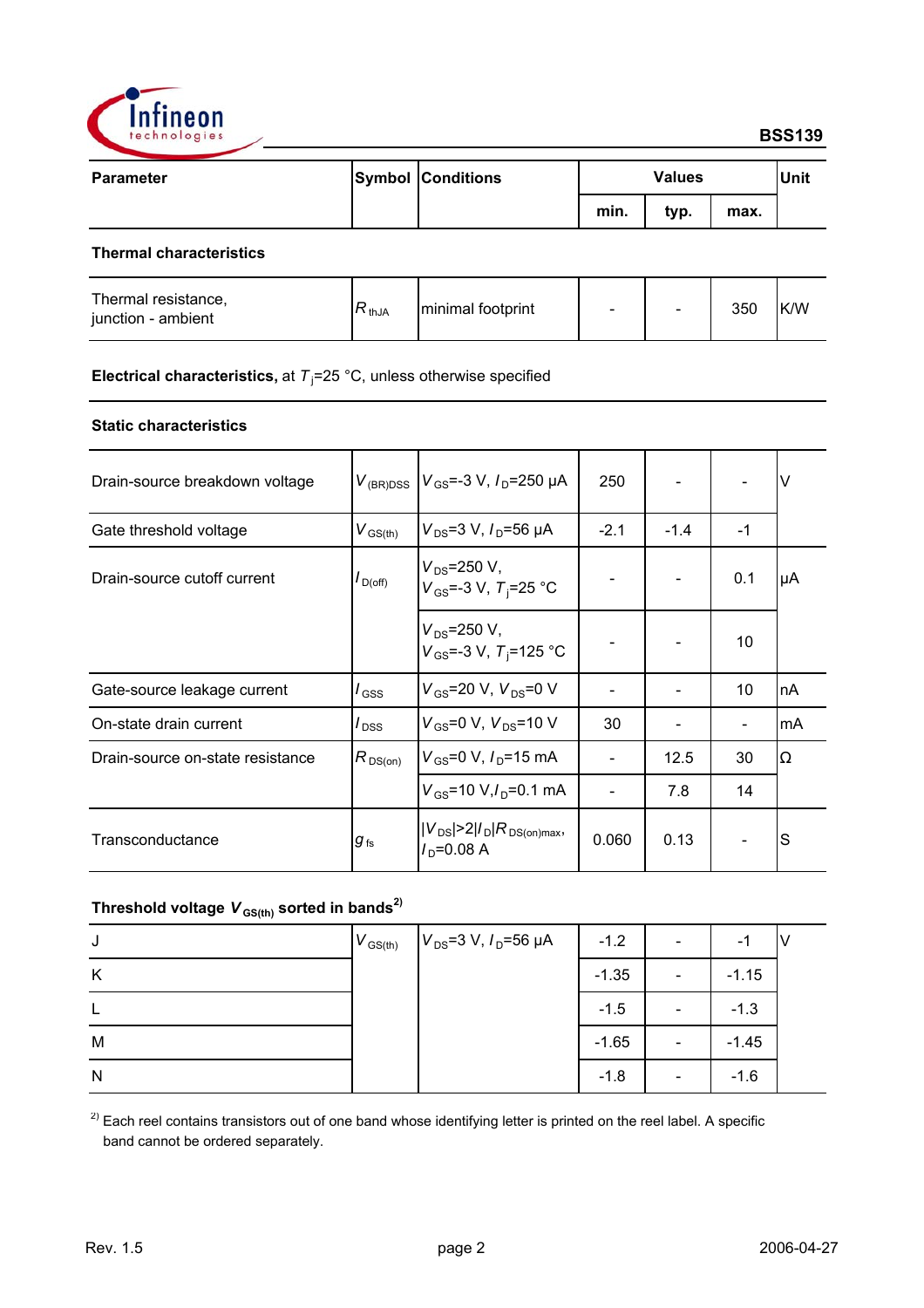

**BSS139**

| <b>Parameter</b> | <b>Symbol Conditions</b> | <b>Values</b> |      |      | Unit |
|------------------|--------------------------|---------------|------|------|------|
|                  |                          | min.          | typ. | max. |      |

# **Dynamic characteristics**

| Input capacitance            | $C_{\text{iss}}$            | $V_{\text{GS}}$ =-3 V, $V_{\text{DS}}$ =25 V,<br>$f=1$ MHz | 60  | 76  | pF  |
|------------------------------|-----------------------------|------------------------------------------------------------|-----|-----|-----|
| Output capacitance           | $C_{\rm \,oss}$             |                                                            | 6.7 | 8.4 |     |
| Reverse transfer capacitance | $\mathsf{C}_{\mathsf{rss}}$ |                                                            | 2.6 | 3.3 |     |
| Turn-on delay time           | $t_{\text{d}(on)}$          |                                                            | 5.8 | 8.7 | Ins |
| Rise time                    | $l_{\rm r}$                 | $V_{DD}$ =125 V,<br>$V_{GS}$ =-35 V,                       | 5.4 | 8.1 |     |
| Turn-off delay time          | $t_{\text{d(off)}}$         | $ID=0.04$ A, $RG=6$ $\Omega$                               | 29  | 43  |     |
| Fall time                    | $t_{\rm f}$                 |                                                            | 182 | 273 |     |

# Gate Charge Characteristics

| Gate to source charge | $\mathsf{Q}_{\,\mathrm{gs}}$ |                                      | 0.14    | 0.21 | nC |
|-----------------------|------------------------------|--------------------------------------|---------|------|----|
| Gate to drain charge  | $Q_{\text{gd}}$              | $V_{DD}$ =200 V,<br>$V_{D}$ =0.04 A, | 1.3     | 2.0  |    |
| Gate charge total     | Q <sub>g</sub>               | $V_{\text{GS}}$ =-3 to 5 V           | 2.3     | 3.5  |    |
| Gate plateau voltage  | plateau                      |                                      | $-0.28$ |      |    |

# **Reverse Diode**

| Diode continous forward current | $\mathsf{I}_\mathsf{S}$    | $T_A = 25$ °C                                 |                              | 0.10 | ΙA  |
|---------------------------------|----------------------------|-----------------------------------------------|------------------------------|------|-----|
| Diode pulse current             | I S,pulse                  |                                               | $\qquad \qquad \blacksquare$ | 0.4  |     |
| Diode forward voltage           | $V_{SD}$                   | $V_{GS}$ =-3 V, $I_F$ =0.1 A,<br>$T_i$ =25 °C | 0.81                         | 1.2  | ΙV  |
| Reverse recovery time           | $l_{\text{rr}}$            | $V_R$ =50 V, $I_F$ =0.04 A,                   | 8.6                          | 12.9 | Ins |
| Reverse recovery charge         | $\mathsf{Q}_{\,\text{rr}}$ | $di$ <sub>F</sub> /dt=100 A/us                | 2.1                          | 3.1  | InC |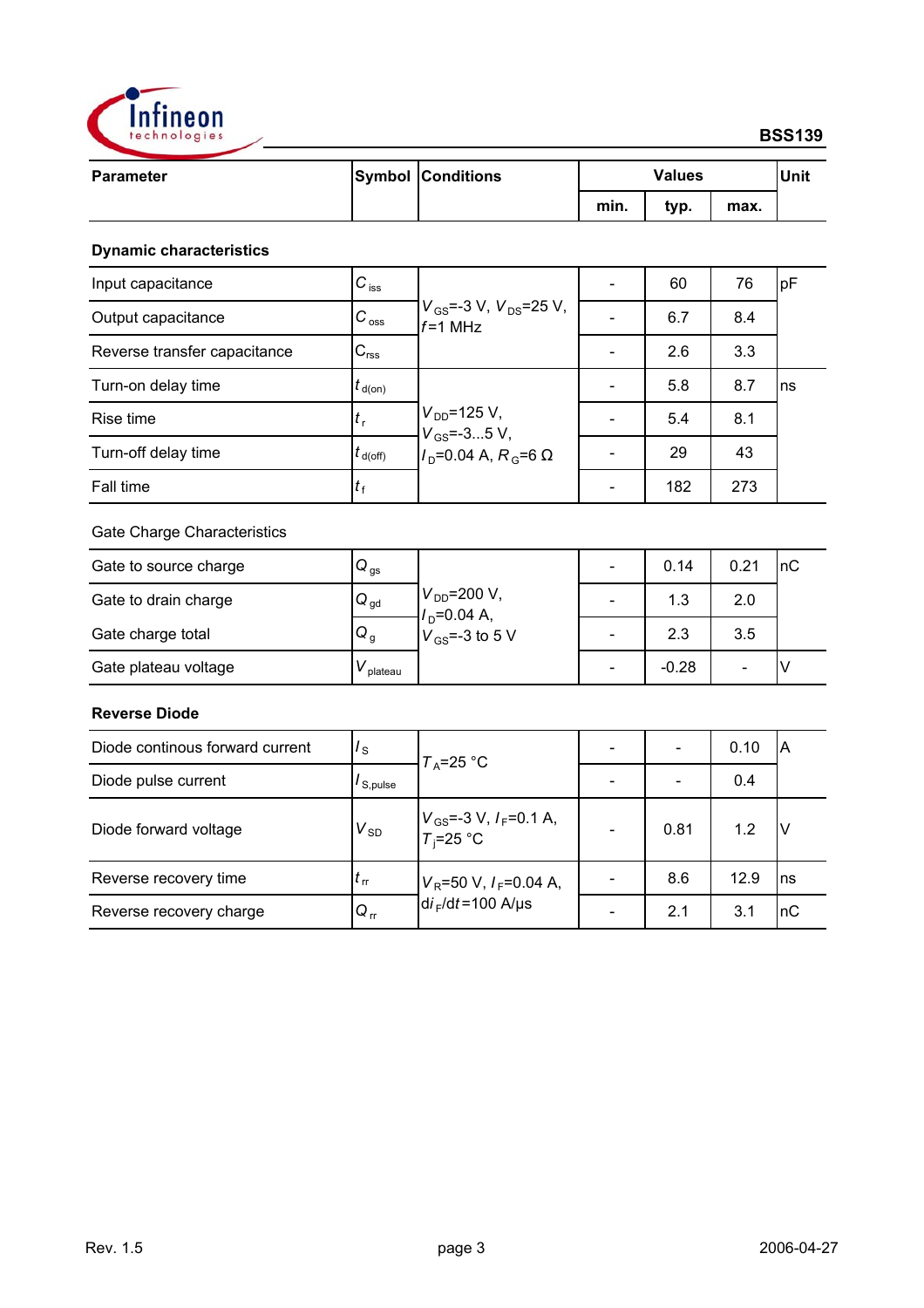



 $P_{\text{tot}} = f(T_A)$  *I*<sub>D</sub>=f(*T<sub>A</sub>*); *V*<sub>GS</sub>≥10 V



 $I_D = f(V_{DS})$ ;  $T_A = 25$  °C;  $D = 0$  *Z* thJA= $f(t_p)$ 



# **3 Safe operating area 4 Max. transient thermal impedance**

parameter:  $t_p$  parameter:  $D = t_p/T$ 

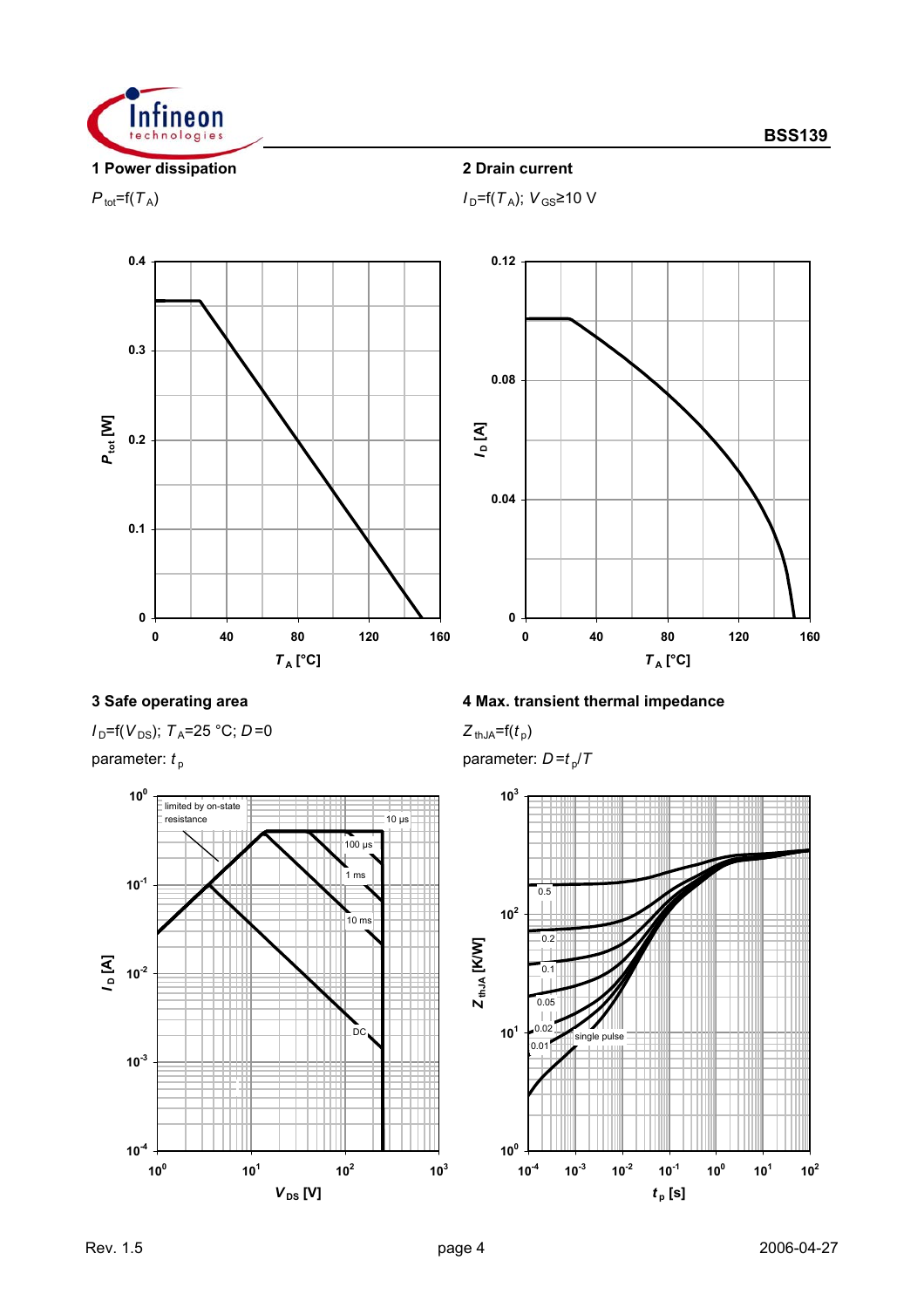

 $I_{D}$ =f( $V_{DS}$ );  $T_{i}$ =25 °C

parameter:  $V_{\text{GS}}$  parameter:  $V_{\text{GS}}$ 



# **5 Typ. output characteristics 6 Typ. drain-source on resistance**

 $R_{DS(on)} = f(I_D); T_i = 25 °C$ 



 $I_D$ =f( $V_{GS}$ );  $|V_{DS}|$ >2| $I_D$ | $R_{DS(on)max}$ 

**7 Typ. transfer characteristics 8 Typ. forward transconductance**

 $g_{fs}$ =f( $I_D$ ); T<sub>j</sub>=25 °C



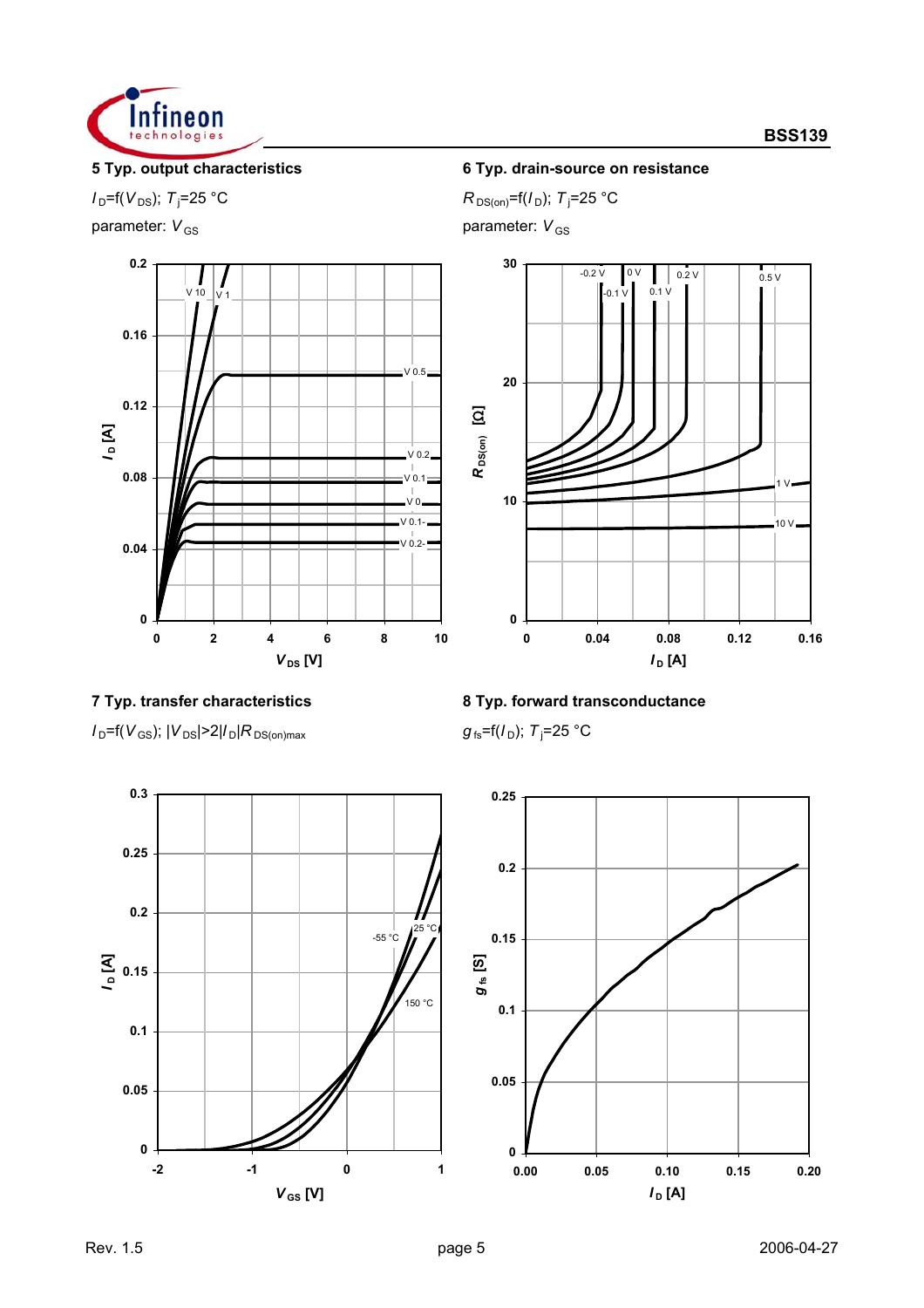

# **9 Drain-source on-state resistance 10 Typ. gate threshold voltage**

 $R_{DS(on)}$ =f(*T*<sub>j</sub>); *I*<sub>D</sub>=0.015 A; *V*<sub>GS</sub>=0 V *V*<sub>GS(th)</sub>=f(*T*<sub>j</sub>

 $V_{\text{GS(th)}}$ =f(T<sub>j</sub>);  $V_{\text{DS}}$ =3 V;  $I_{\text{D}}$ =56 µA

parameter:  $I_D$ 





# **11 Threshold voltage bands 12 Typ. capacitances**

 $I_{\text{D}}$ =f( $V_{\text{GS}}$ );  $V_{\text{DS}}$ =3 V;  $T_{\text{j}}$ =25 °C

 $C = f(V_{DS})$ ;  $V_{GS} = -3$  V;  $f = 1$  MHz

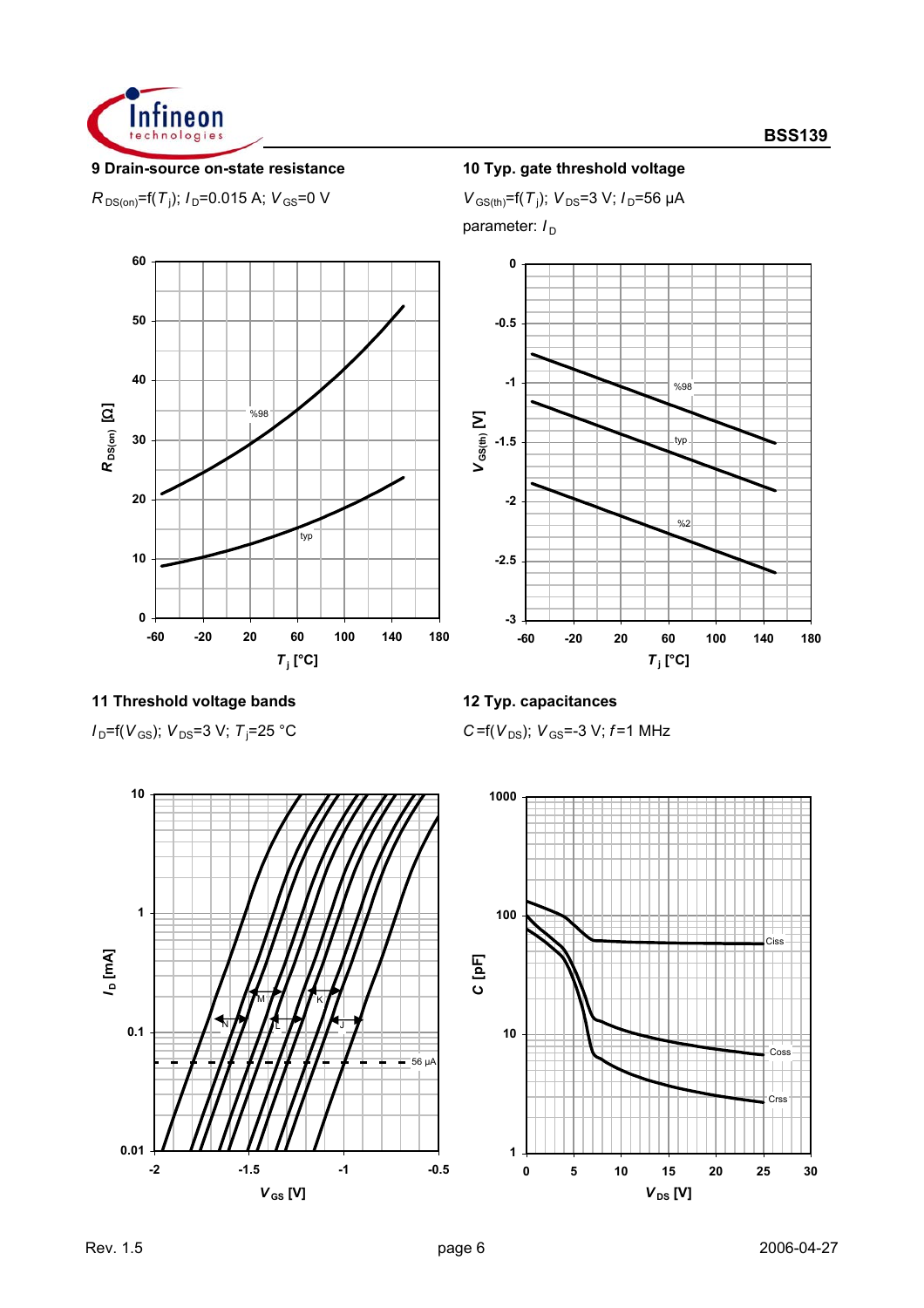

# **13 Forward characteristics of reverse diode 15 Typ. gate charge**



 $V_{\text{GS}} = f(Q_{\text{gate}}); I_{\text{D}} = 0.1 \text{ A pulsed}$ 

parameter:  $T_j$  parameter:  $V_{DD}$ 



# **16 Drain-source breakdown voltage**

*V*<sub>BR(DSS)</sub>=f(*T*<sub>j</sub>); *I*<sub>D</sub>=250 µA

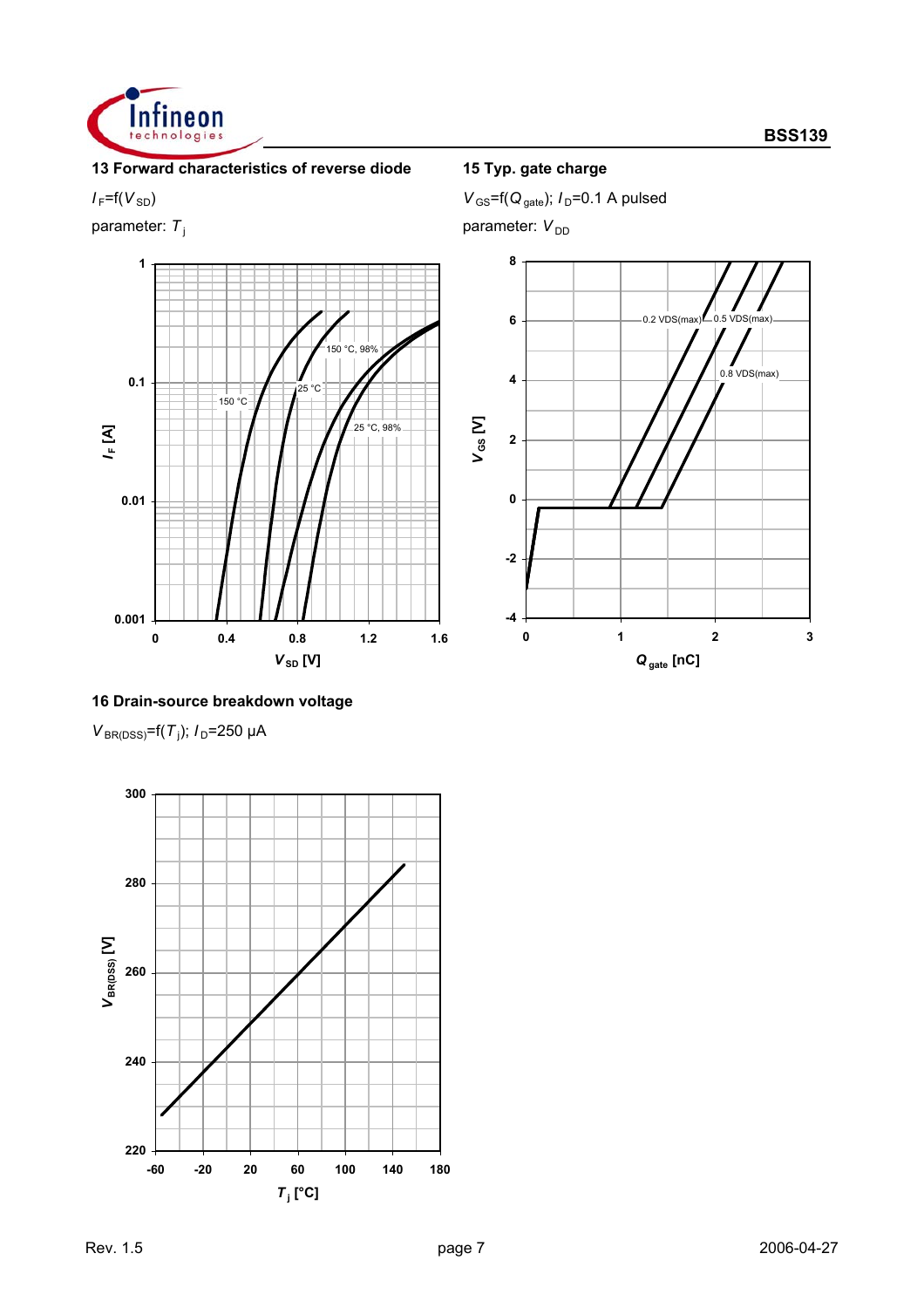

# **Package Outline:**



Footprint: **Packaging:** 





### Dimensions in mm